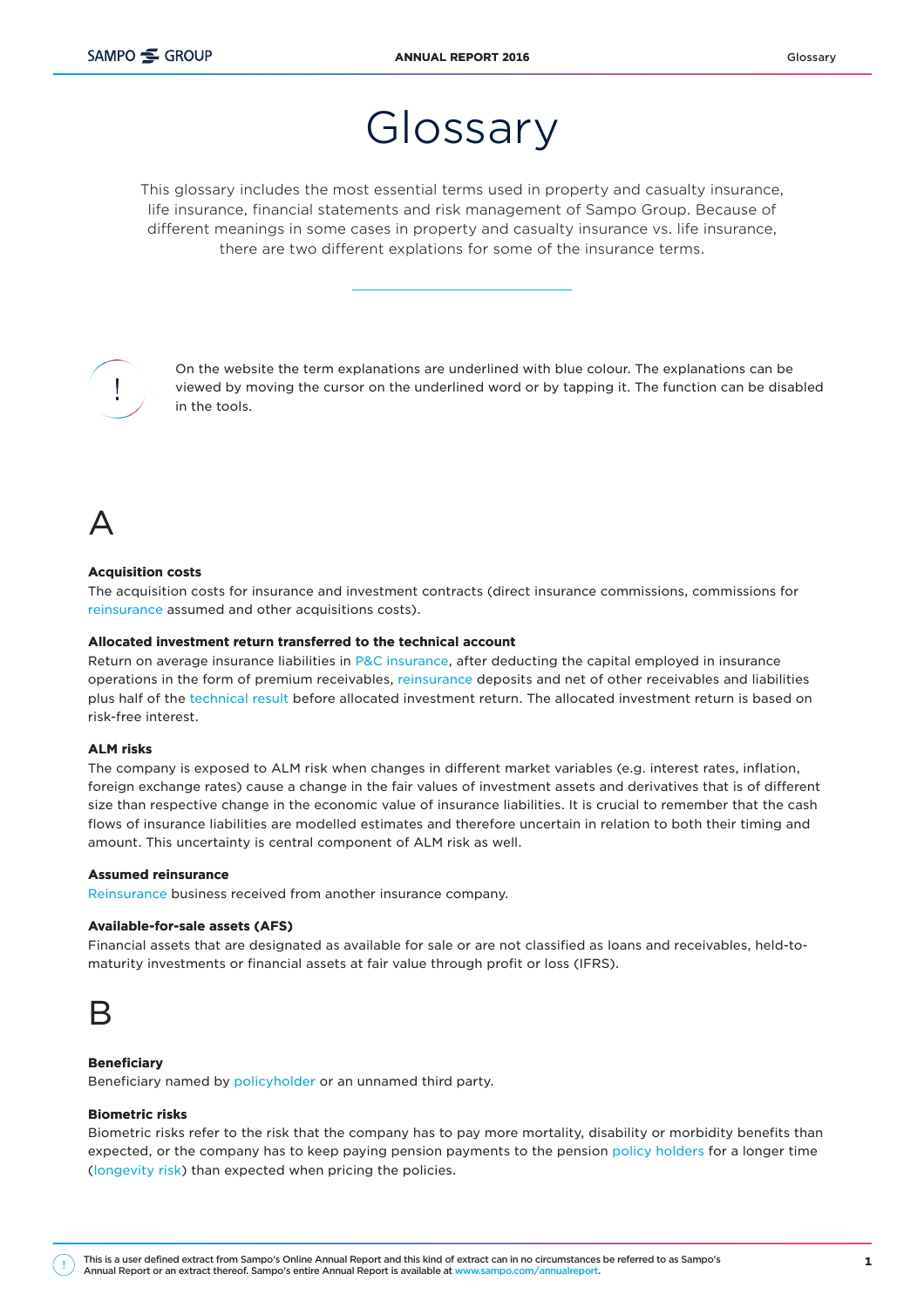#### **Bonuses**

Bonuses are possibly granted to [with profit-policies](https://ar2016.sampo.com/en/other-pages/glossary/#With-profit-policy) (life insurance policies) according to the [principle of fairness.](https://ar2016.sampo.com/en/other-pages/glossary/#Principle-of-fairness) The bonus consists of the surplus generated by the life insurance company.

### C

#### Capital redemption policy

Commonly used life policy without any insurable risk. Policy consists purely of savings.

#### Catastrophe risk

Catastrophe risk can be seen as an extreme case of [premium risk](https://ar2016.sampo.com/en/other-pages/glossary/#Premium-risk). It is the risk of low frequency, high severity events, such as natural catastrophes. These events lead to significant deviations in actual claims from the total expected claims.

#### Ceded reinsurance

Part of insurance risk transferred to reinsurers.

#### Cedent

[Direct insurance](https://ar2016.sampo.com/en/other-pages/glossary/#Direct-insurance) company that reinsures a part of its direct business to a reinsurer.

#### Change in fair value reserve

Change in the fair value reserve includes potential cash flow hedges as well as unrealised profits and losses i.e. changes in the fair value of financial instruments classified as available-for-sale investment assets. These changes in value are recognized in the income statement when the investments are sold or they expire. The change in the fair value reserve includes also the change in the tax liability related to value changes. Change in the fair value reserve is an important element in analyzing the result, especially in life insurance business.

#### Change in liabilities for insurance and investment contracts

In [life insurance](https://ar2016.sampo.com/en/other-pages/glossary/#Life-insurance) business the insurance portfolio is classified as either insurance contracts or investment contracts depending on, whether they carry insurance risk or not. In life insurance business area "investment contracts" comprise only capital redemption policies. In other cases the liabilities are insurance liabilities. The amount of technical provisions is determined at every balance sheet date. The change in liabilities for insurance and investment contracts is the difference between the value at the balance sheet date in year x and the value a year earlier.

#### Claims frequency

The observed relationship during a specific period between the number of claims arising within a certain category of insurance (a certain insurance portfolio) and the number of insurance policies within the same category (the portfolio). Does not include large claims.

#### Claims handling

Activities in connection with the investigation, settlement and payment of claims from the time of their occurrence until settlement.

#### Claims incurred

The sum of paid claims and change in provision for claims outstanding. Includes the claims costs for the insured events during the year regardless if they have been paid during the same year or not.

#### Claims paid

When the insured event occures the benefit paid to the named beneficiaries in insurance contracts or to the unnamed third party.

#### Combined ratio

One of the most significant key figures in P&C insurance describing the efficiency of operations. It is calculated as the sum of loss ratio and expense ratio. Combined ratio is expressed as a percentage.

Calculation formula:

loss ratio + expense ratio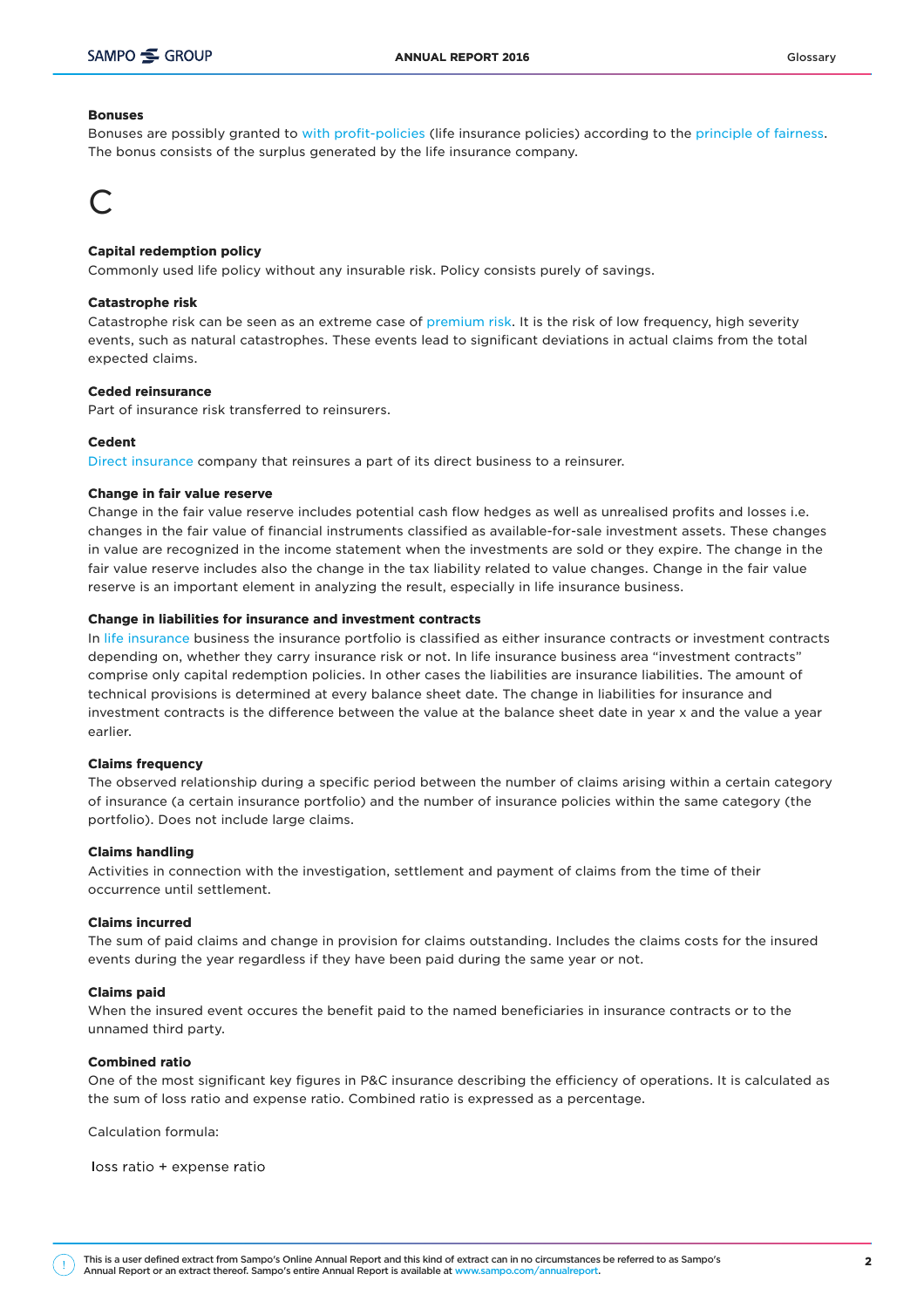#### Compliance

Adherence to laws, regulations, code(s) of conduct and standards of good practice in the industry. Sampo plc's Board of Directors has issued Sampo Group Compliance Principles on 9 November, 2012: [www.sampo.com/](http://www.sampo.com/compliance) [compliance](http://www.sampo.com/compliance)

#### Compliance risk

Compliance risk is the risk of legal or regulatory sanctions, material financial loss or loss of reputation, resulting from a company failure to comply with laws, regulations and administrative orders applicable to its activities. Compliance risk is usually a consequence of internal misconduct and hence it can be seen as a part of [operational](https://ar2016.sampo.com/en/other-pages/glossary/#Operational-risks) [risk.](https://ar2016.sampo.com/en/other-pages/glossary/#Operational-risks)

#### Concentration risks

In general concentration risks arise when the company's risk exposures are not diversified enough and as a result of this for instance an individual claim or financial market event could threaten the solvency or the financial position of the company. Direct concentrations can evolve within separate activities – large single name or industry specific insurance or investment exposures – or across the activities when a single name or an industry is contributing widely on profitability and risks of the company through both insurance and investment activities. Concentration risk may materialize also when profitability and capital position react similarly to general economic development or to structural changes in institutional environment in different areas of business. In that case concentration risk can be seen as part of strategic risk.

#### Consolidated Group SCR

Solvency capital requirement calculated for the [Solvency II](https://ar2016.sampo.com/en/other-pages/glossary/#Solvency-II) regulated group. In Sampo's case, this group consists of Sampo plc, Mandatum Life and If P&C.

#### Cost ratio

Operating expenses and claims adjustment expenses divided by premiums earned in P&C insurance company. The ratio is expressed as a percentage.

Calculation formula:

+ operating expenses + claims settlement expenses  $• 100%$ 

premiums earned

Counterparty default risk

In case of counterparty risk, final loss depends on the positive mark-to-market value of derivatives or reinsurance recovables at the time of default and on the recovery rate. Counterparty risk is mitigated by careful selection of counterparties, by diversification of counterparties to prevent risk concentrations and by using collateral techniques, e.g. ISDA Master Agreements backed by Credit Support Annexes. Counterparty risk is one subclass of [credit risk.](https://ar2016.sampo.com/en/other-pages/glossary/#Credit-risk)

#### Credit risk

Credit risk refers to negative impact in the financial results arising from increased probability of, or already occurred defaults of debtors [\(Issuer risk](https://ar2016.sampo.com/en/other-pages/glossary/#Issuer-risk)) or, in case of derivative and/or reinsurance contracts, other counterparties [\(Counterparty default risk\)](https://ar2016.sampo.com/en/other-pages/glossary/#Counterparty-default-risk). Further information: [Market risks.](https://ar2016.sampo.com/en/other-pages/glossary/#Market-risks)

#### Currency risk

Currency risk refers to fluctuations in the financial results and capital caused by changes in market values of financial assets and liabilities, as well as by changes in the economic value of insurance liabilities, after currency exchange rates change. Further information: [Market risks](https://ar2016.sampo.com/en/other-pages/glossary/#Market-risks).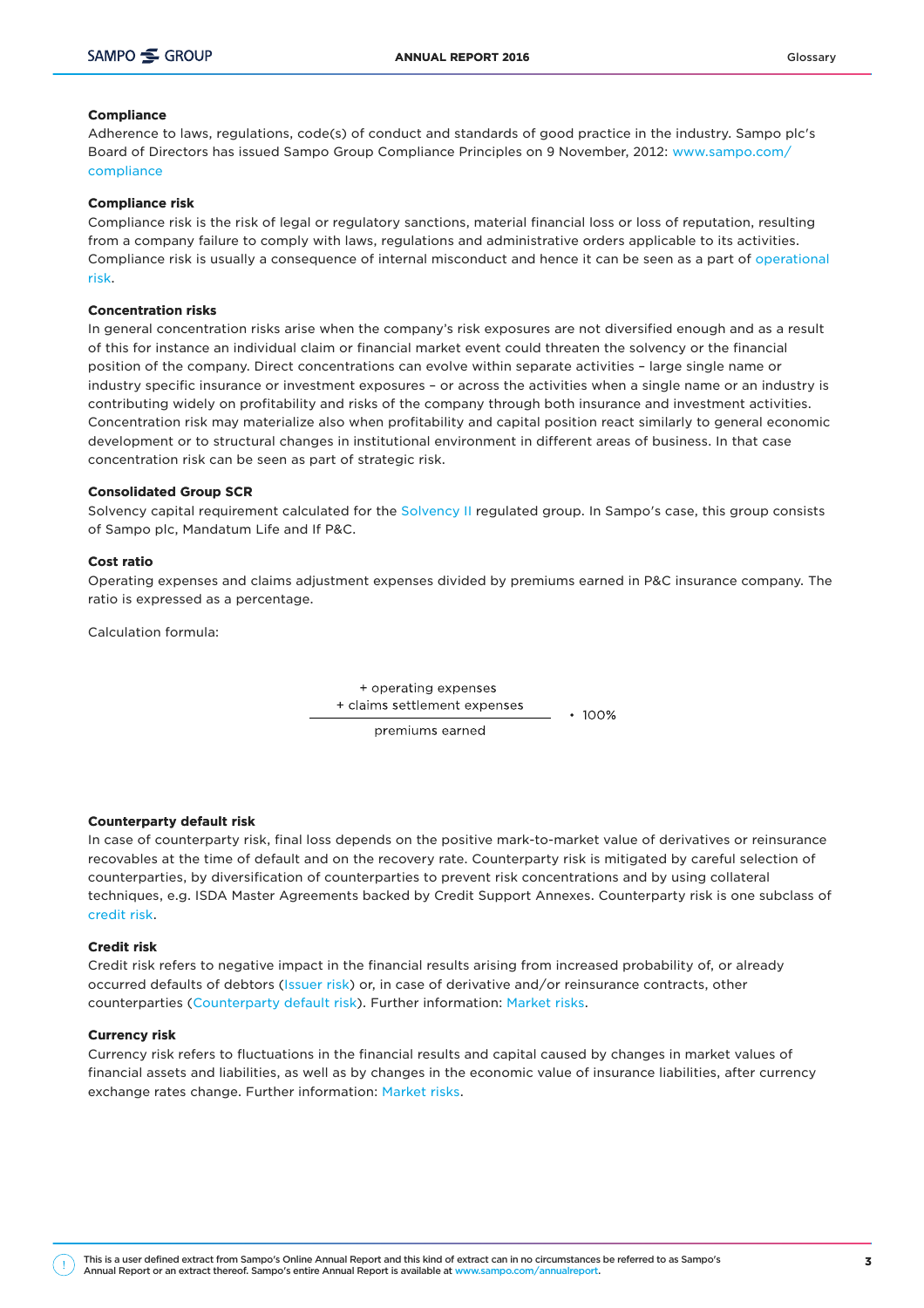### D

#### Deductible

Part of cost of insured event which is not covered by insurance company, but policyholder has to cover this part him/herself.

#### Defined benefit plan

Life insurance policy, where premiums are calculated based on agreed benefits such as income level. Alternative to '[Defined contribution plan](https://ar2016.sampo.com/en/other-pages/glossary/#Defined-contribution-plan)'.

#### Defined contribution plan

Life insurance policy, where benefits are calculated based on premiums. Alternative to '[Defined benefit plan](https://ar2016.sampo.com/en/other-pages/glossary/#Defined-benefit-plan)'.

#### Direct incurance

Insurance business where insurer and insured enter into insurance contract. The insurance company is directly responsible to the insured.

#### Discount rate

Future outflows and inflows of life insurance contracts are changed to present value of money by using discount rate. This present value is used to calculate the liability for insurance company from its insurance contracts. Also in p&c insurance the provision for claims outstanding pertaining to annuities is discounted.

#### Dividend per earnings

Part of earnings distributed to shareholders as dividends. Rest of the result stays in the company and is invested in future business.

Calculation formula:

dividend per share

 $• 100%$ 

earnings per share

### E

#### Earnings per share (EPS)

The Earnings per share (EPS) is the portion of a company's profit allocated to each outstanding share of common stock. The EPS is thus profitability measure. It is especially useful when comparing subsequent years' EPS figures and their development. If the amount of shares changes from year to year (e.g. due to a split), this change has to be taken into account when EPS comparisation is made.

Calculation formula:

profit for the financial period attributable to the parent company's equity holders

adjusted average number of shares

#### Economic value of insurance liabilities

Sampo Group calculates the economic value of insurance liabilities for internal purposes by discounting expected liability cash flows with market rates.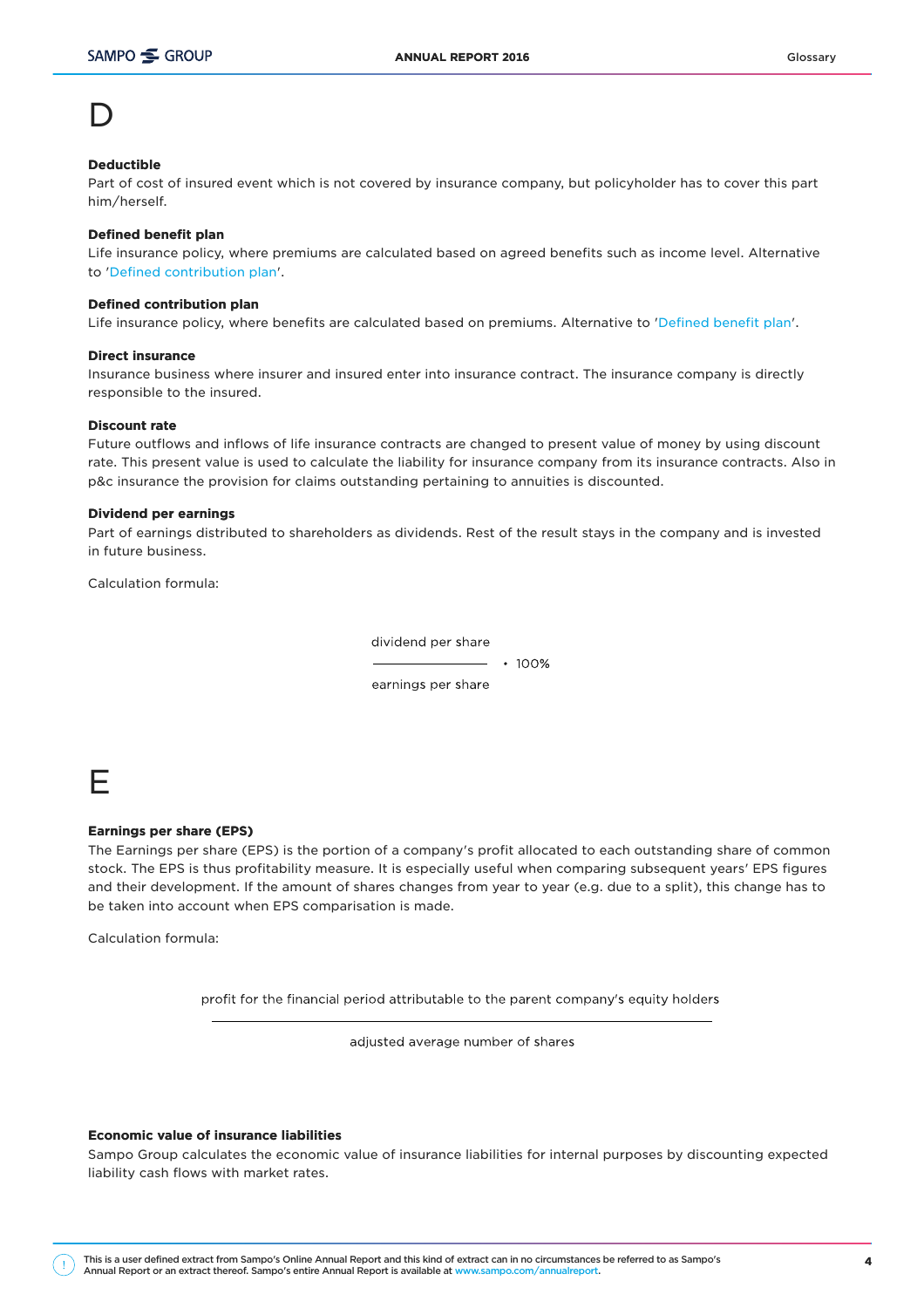#### Effective dividend yield

Effective dividend yield shows how much the dividend was in relation to the value of the share at the end of the year. This figure added to the share value development shows the direct monetary return on the share investment in the company.

Calculation formula:

dividend per share

 $• 100%$ 

adjusted number of shares at balance sheet date

Eligible own funds

The [own funds](https://ar2016.sampo.com/en/other-pages/glossary/#Own-funds) that are eligible for covering the regulatory capital requirements [\(Solvency II](https://ar2016.sampo.com/en/other-pages/glossary/#Solvency-II)).

#### EPS including change in the fair value reserve

Earnings per share in case market value changes in available-for-sale investment portfolios would be recorded in the income statement instead of balance sheet.

Calculation formula:

total comprehensive income for the financial period attributable to the parent company's equity holders

adjusted average number of shares

Equalization provision Buffer against fluctuations of risk results.

Equity per share Equity per share indicates the amount of capital per share.

Calculation formula:

equity attributable to the parent company's equity holders

adjusted number of shares at balance sheet date

#### Equity risk

Equity risk refers to fluctuations in the financial results and capital caused by changes in market values of financial assets and liabilities, as well as by changes in the economic value of insurance liabilities, after equity price change. Further information: [Market risks.](https://ar2016.sampo.com/en/other-pages/glossary/#Market-risks)

#### Equity/assets ratio

Company's equity in relation to its total assets.

Calculation formula:

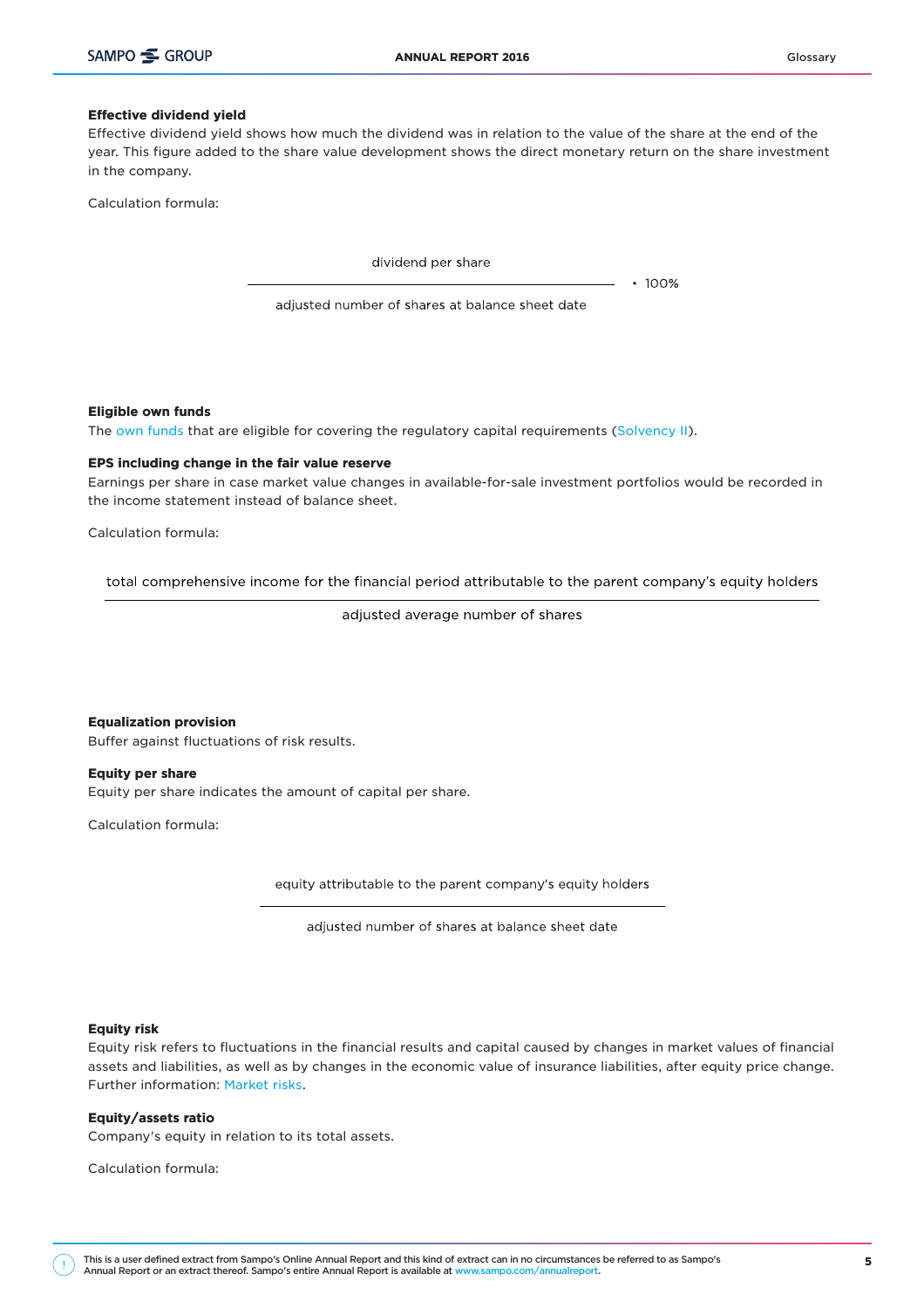total equity

± valuation differences on investments less deferred tax

 $• 100%$ 

+ balance sheet total ± valuation differences on investments

#### Excess of assets over liabilities

The excess of assets over liabilities as reported in the [Solvency II](https://ar2016.sampo.com/en/other-pages/glossary/#Solvency-II) balance sheet. Value of the assets minus liabilities. This corresponds with equity in the IFRS balance sheet with most important differences being in the valuation of technical provisions and investment assets and treatment of intangible assets.

#### Expense ratio (life insurance)

In life insurance expense ratio means expenses divided by loading income. Expense ratio measures the effectiveness of life insurance activities.

Calculation formula:

+ operating expenses before change in deferred acquisition costs + claims settlement expenses

expense charges

 $• 100%$ 

#### Expense ratio (P&C insurance)

In property and casualty insurance expense ratio is a ratio between operating expenses and premiums earned expressed as a percentage.

Calculation formula:

operating expenses  $\cdot$  100 % premiums earned

#### Expense result

[Load income](https://ar2016.sampo.com/en/other-pages/glossary/#Load-income) minus operating expenses (life insurance terminology).

#### Expense risk

Expense risk arises from the fact that the timing and/or the amount of expenses incurred differs from those expected at the timing of pricing. As a result expense charges originally assumed may not be enough to cover the realized expenses.



#### Fair value reserve

Fair value reserve in equity include unrealized changes in fair value of available-for-sale investments after deferred tax.

#### Financial assets designated as at fair value through profit or loss

Financial assets that are classified as held for trading or upon initial recognition are designated by the entity as at fair value through profit or loss.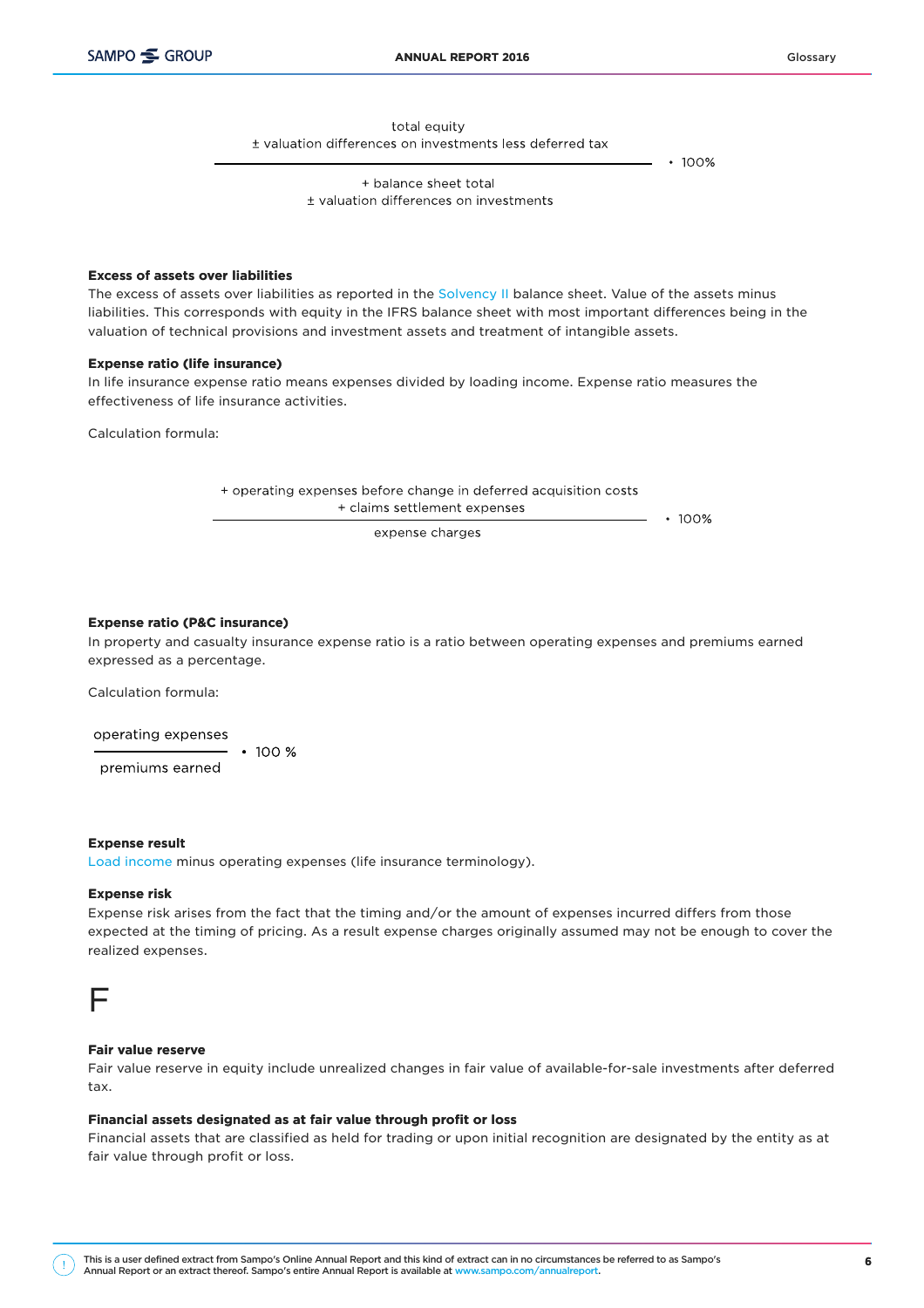### G

#### Group pension policy

Pension insurance where the [policyholder](https://ar2016.sampo.com/en/other-pages/glossary/#Policyholder) is company and insureds are a named group of company's employees.

#### Group SCR

The Group Solvency capital requirement is the sum of the consolidated Group SCR and the SCR for entities included with deduction and aggregation method (mainly Topdanmark and Nordea in Sampo Group) [\(Solvency](https://ar2016.sampo.com/en/other-pages/glossary/#Solvency-II) [II\)](https://ar2016.sampo.com/en/other-pages/glossary/#Solvency-II).

#### Group solvency

Group solvency describes the amount of solvency capital exceeding minimum requirements for own funds.

Calculation formula:

+ group equity + sectoral items - intangibles and foreseeable dividends and distributions

group's own funds - minimum requirements for own funds, total

#### Group solvency ratio

Group's own funds in relation to the minimum requirement set by the regulators. Regulators define what items are eligible for own funds.

Calculation formula:

group's own funds

 $• 100%$ 

minimum requirements for own funds

#### Guaranteed interest

[With-profit life insurance policies](https://ar2016.sampo.com/en/other-pages/glossary/#With-profit-policy) have guaranteed fixed interest rates.

### $\mathsf{H}$

#### Held-to-maturity investments (HTM)

Financial assets with fixed maturity that an entity has the positive intention and ability to hold to maturity.

### I

#### Individual life insurance

Life policy, in which a person is insured. The life policy can be a with profit policy or a unit-linked policy.

#### Individual pension insurance

Pension policy, in which a person is insured. The pension policy can be a with profit policy or a unit-linked policy.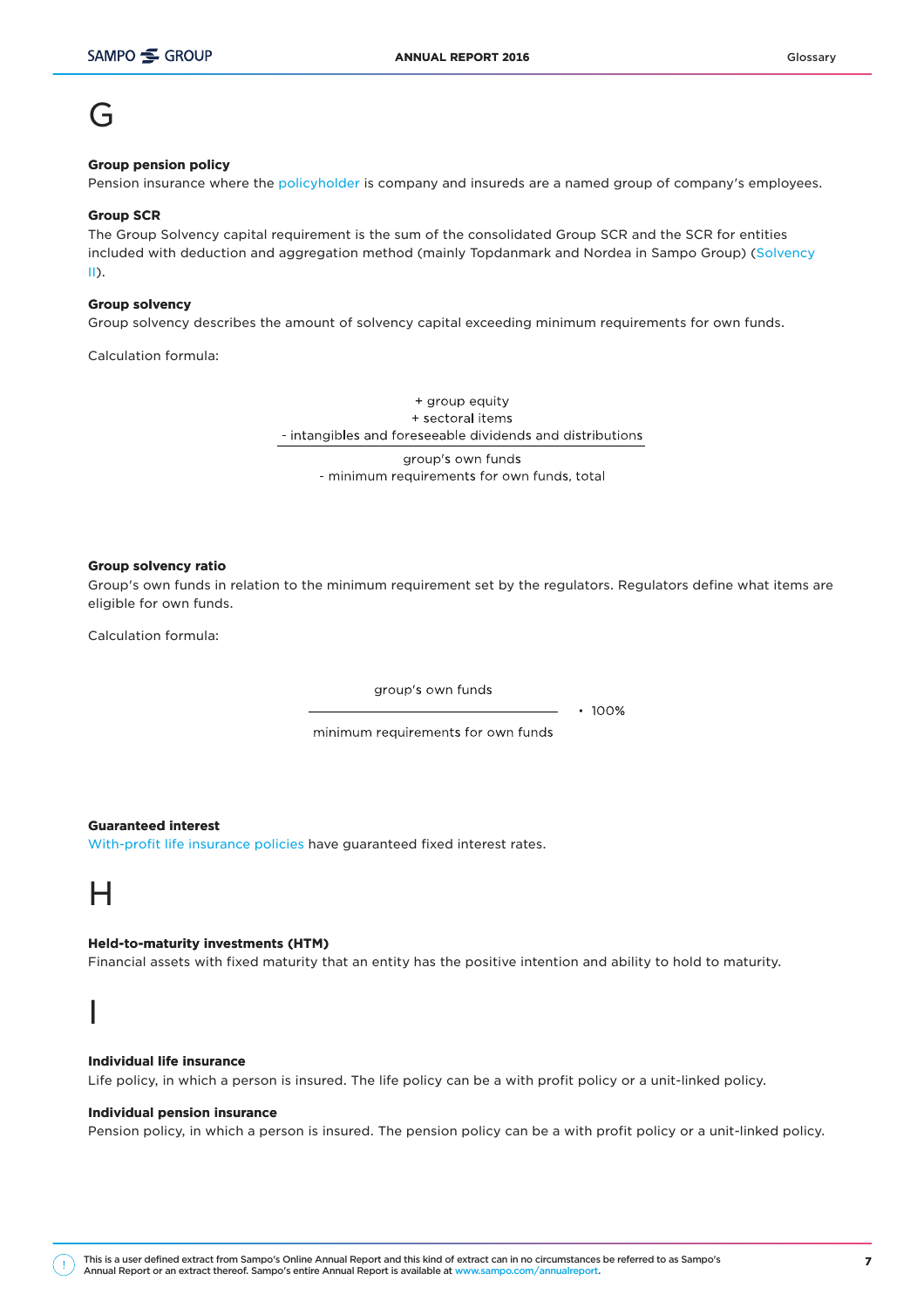#### Inflation risk

Inflation risk refers to unexpected changes in future expected cash flows of insurance contracts and financial assets causing changes in the market values of financial assets and liabilities as well as by changes in the economic value of insurance liabilities. Ultimately there are fluctuations in the financial results and capital.

#### Insurance margin (IM)

Technical result less other technical income and expense in relation to net premiums earned, expressed as a percentage. Further information: [Technical result](https://ar2016.sampo.com/en/other-pages/glossary/#Technical-result).

#### Insurance policy

IFRS-category for policy, where considerable insured risk is transferred from policyholder into insurance company.

#### Insured

Person or company, who is insured against event described in insurance contract.

#### Interest rate risk

The interest rate risk refers to fluctuations in the financial results and capital caused by changes in market values of financial assets and liabilities, as well as by changes in the economic value of insurance liabilities, after interest rates change. Further information: [Market risks.](https://ar2016.sampo.com/en/other-pages/glossary/#Market-risks)

#### Internal model

Risk management system of an insurer for the analysis of the overall risk situation of the insurance undertaking, to quantify risks and/or to determine the [capital requirement](https://ar2016.sampo.com/en/other-pages/glossary/#Solvency-capital-requirement-(SCR)) on the basis of the company specific risk profile. Further information: [Partial internal model](https://ar2016.sampo.com/en/other-pages/glossary/#Partial-internal-model-(PIM)).

#### Investment assets

Company invests the coverage of insurance liabilities and own equity for example in stocks, bonds and properties.

#### Investment contract

IFRS-category for life insurance policy with no insurance risk (capitalisation policy).

#### Investment result

Net income from investments less the amount credited to policies based on guaranteed interest and possible bonuses (life insurance).

#### Issuer risk

When an issuer risk materializes, the size of the final loss depends on the investors holding of the security at the time of default, mitigated with the potential recovery rate. In most cases, issuer risk has already been fully priced as a lower market value before the event of default has occurred. In essence, credit spread is the market price of [credit risk](https://ar2016.sampo.com/en/other-pages/glossary/#Credit-risk) for issued tradable securities. Similar with other earnings risks, [spread risk](https://ar2016.sampo.com/en/other-pages/glossary/#Spread-risk) can be actively managed. Therefore, Issuer risk is categorized in Sampo Group as being part of spread risk under [investment portfolio](https://ar2016.sampo.com/en/other-pages/glossary/#Market-risks) [market risks.](https://ar2016.sampo.com/en/other-pages/glossary/#Market-risks) Further information: [Credit risk.](https://ar2016.sampo.com/en/other-pages/glossary/#Credit-risk)

### L

#### Lapse risk

Lapse Risk is related to the [policyholders](https://ar2016.sampo.com/en/other-pages/glossary/#Policyholder)' right to cease paying [premiums.](https://ar2016.sampo.com/en/other-pages/glossary/#Premium-income) Further information: [Policyholder](https://ar2016.sampo.com/en/other-pages/glossary/#Policyholder-behavior-risk) [behavior risk.](https://ar2016.sampo.com/en/other-pages/glossary/#Policyholder-behavior-risk)

#### Legal risk

The risk of loss due to unpredictable or unknown legal development or uncertain interpretations of regulations.

#### Liabilities for insurance and investment contracts

Amount of liability covering the insured risk the company has undertaken. Provisions for unearned premiums, unexpired risks and claims outstanding in insurance company.

#### Liabilities for unit-linked insurance and investment contracts

[Unit-linked insurance](https://ar2016.sampo.com/en/other-pages/glossary/#Unit-linked-insurance) and [investment contracts](https://ar2016.sampo.com/en/other-pages/glossary/#Investment-contract) are policies in which the benefits are determined by reference to the value of investments linked to each contract. Unit-linked investment contracts comprise only capital redemption policies. Liabilities of unit-linked insurance and investment contracts at each balance sheet date are determined by using the market values of the underlying investments.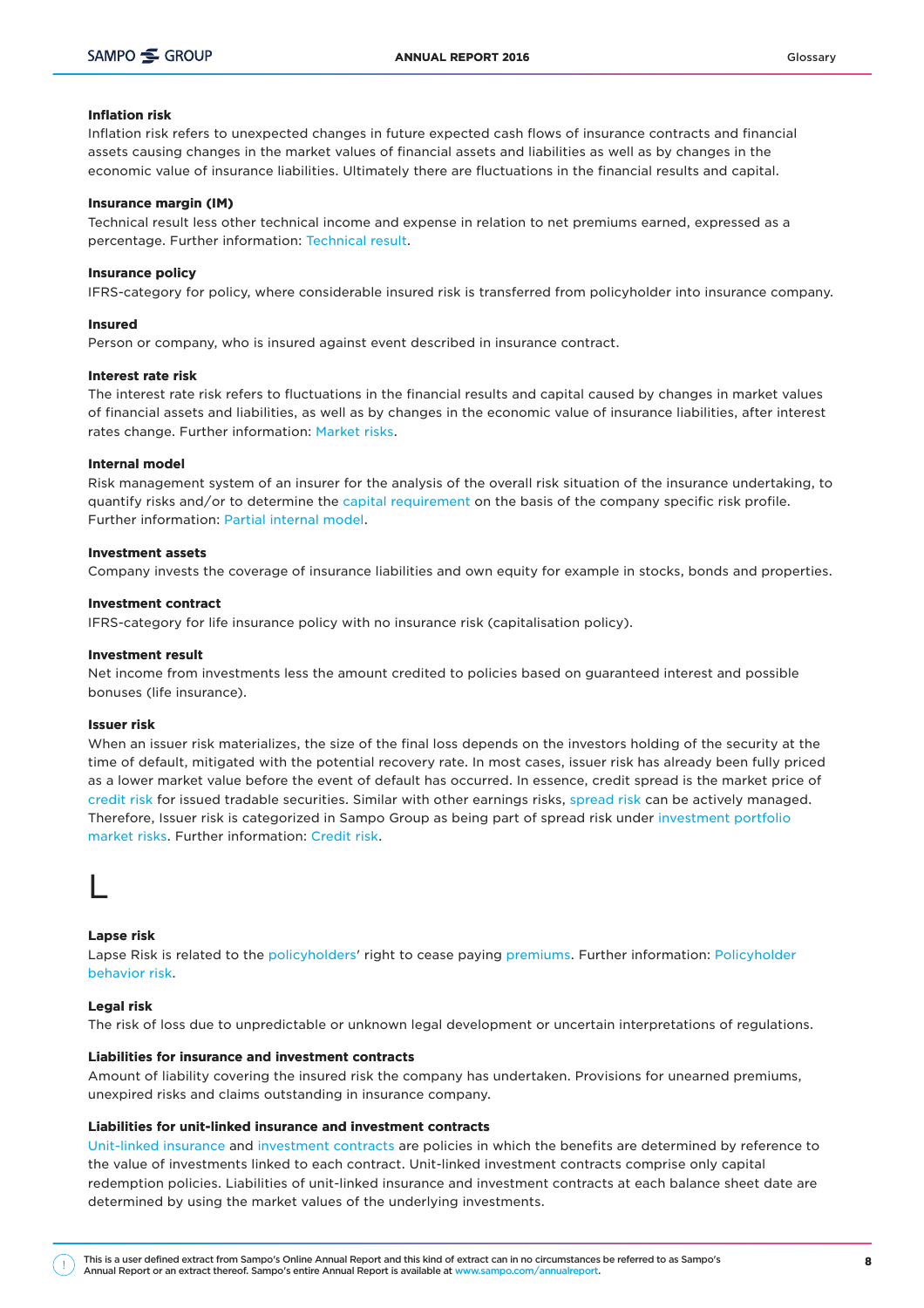#### Liability adequacy test

Test required in IFRS to ensure that liabilities for insurance and investment contracts are adequate to cover insured events.

#### Life insurance

Insurance, which usually consists of two components 1) savings part (endowment) and 2) risk life cover. In addition other supplementary covers can also be included like cover for permanent and temporary disability, medical expenses cover etc.

#### Life insurance underwriting risks

In life insurance underwriting risks include [biometric risks,](https://ar2016.sampo.com/en/other-pages/glossary/#Biometric-risks) [policyholder behavior risks](https://ar2016.sampo.com/en/other-pages/glossary/#Policyholder-behavior-risk) and [expense risk](https://ar2016.sampo.com/en/other-pages/glossary/#Expense-risk).

#### Liquidity risk

Liquidity risk is the risk that Group companies are, due to lack of available liquid funds and/or access to relevant markets, unable to conduct their regular business activities in accordance with the strategy, or in extreme cases, are unable to settle their financial obligations when they fall due. Liquidity risk deals with potential illiquidity of investments and unexpected non-renewal of insurance policies. In addition, the availability and cost of refinancing and the offered price for financial derivates affect the Group companies' ability to carry out normal business activities.

#### Load income

To cover its expenses, life insurance company deducts loading from its policies. The sum of deducted loadings is load income.

#### Long-term incentive scheme

Long-term incentive schemes (previously known as long-term incentive programs) are used to commit Executive Management and Key Persons to the Group for a longer period of time. Further information: Sampo Group's longterm incentive schemes [www.sampo.com/incentiveterms](http://www.sampo.com/incentiveterms)

#### Longevity risk

The risk of having to pay pension payments to the pension [policy holders](https://ar2016.sampo.com/en/other-pages/glossary/#Policyholder) for a longer time than expected when pricing the policies.

#### Loss ratio

Claims incurred including claims adjustment expenses divided by premiums earned in P&C insurance. The ratio is expressed as a percentage.

Calculation formula:

claims incurred

 $\cdot$  100 %

premiums earned

### M

Market capitalisation Market value of the company.

Calculation formula:

number of shares at balance sheet date . closing price at balance sheet date

#### Market risks

Market risks refer to fluctuations in the financial results and capital base caused by changes in market values of financial assets and liabilities as well as by changes in the [economic value of insurance liabilities](https://ar2016.sampo.com/en/other-pages/glossary/#Economic-value-of-insurance-liabilities). The changes in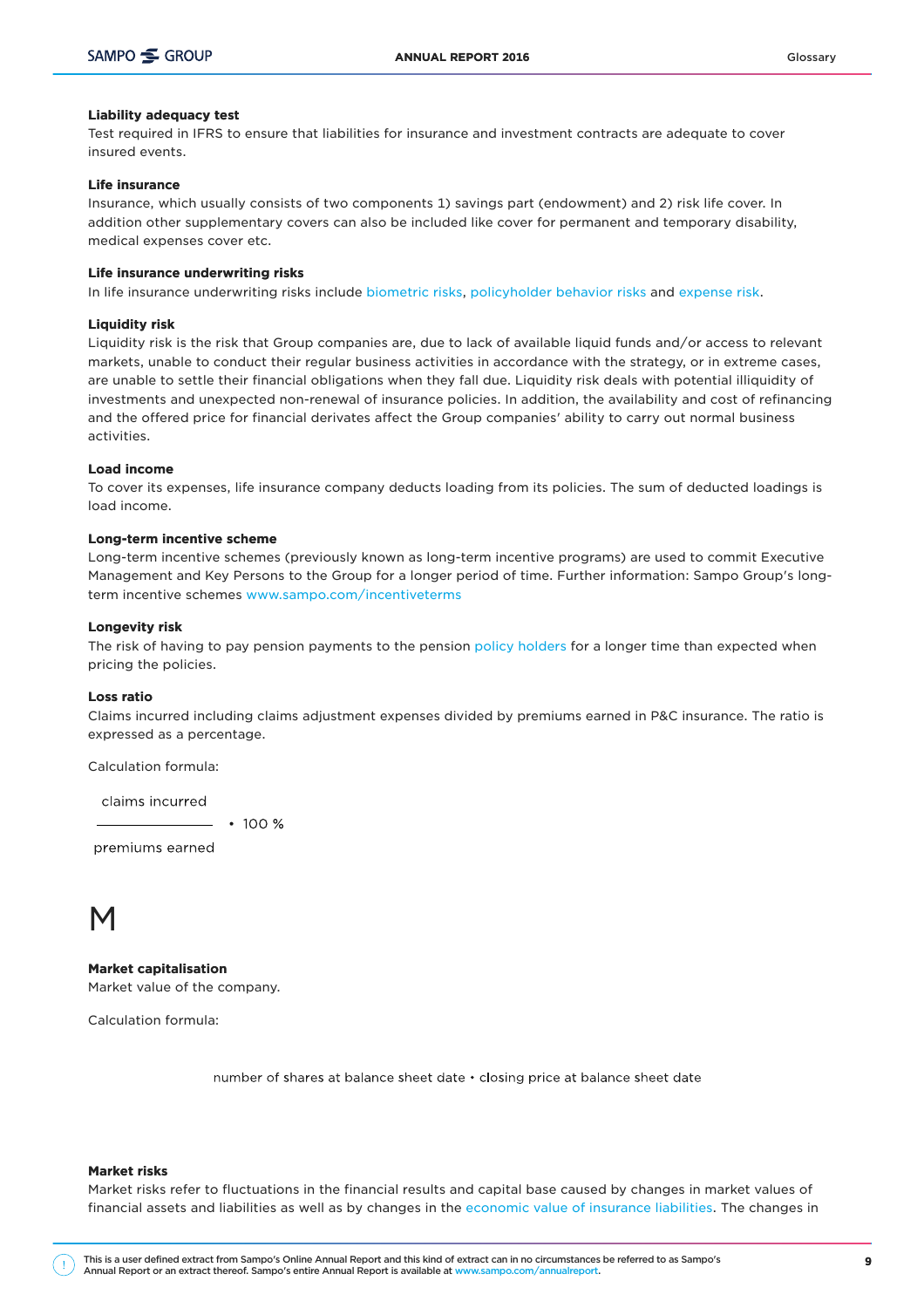market values and economic values are caused by movements in underlying market variables such as interest rates, inflation, foreign exchange rates, credit spreads and share prices. Furthermore, market risks include also risk of worsening market liquidity in terms of widening bid-ask spreads and the risk of unexpected changes in repayment schedules of assets. In both cases the market value of financial instruments in investment portfolio can change.

#### Minimum consolidated Group SCR

Minimum solvency capital requirement calculated for the [Solvency II](https://ar2016.sampo.com/en/other-pages/glossary/#Solvency-II) regulated group. In Sampo's case, this group consists of Sampo plc, Mandatum Life and If P&C.

#### Minimum requirements for own funds

The sum of minimum requirements for own funds in all Group companies calculated according to sectoral rules.

#### Minimum solvency capital requirement (Minimum SCR)

Under the [Solvency II](https://ar2016.sampo.com/en/other-pages/glossary/#Solvency-II) regime the capital level representing the final threshold that triggers ultimate supervisory measures in the event that it is breached.

#### Morbidity risk

The risk of having to pay more morbidity benefits than expected when pricing the policies.

#### Mortality risk

The risk of having to pay more mortality benefits than expected when pricing the policies.

### N

#### Net asset value per share (NAV/share)

Similar figure with 'equity per share' figure but in NAV per share all investments are valued at market prices. If a NAV per share is higher than share price the market does not believe in the company's ability to genereate profit. If the NAV per share is lower than the share price, the market believes in company's ability to generate profit in the future and this can be seen in the share price.

Calculation formula:

+ equity attributable to the parent company's equity holders ± valuation differences on listed associate in the Group + valuation differences on investments less deferred tax

adjusted number of shares at balance sheet date

#### Net income from investments

Return on investment assets less expenses generated by investment assets.

#### Net premiums written

[Premiums written](https://ar2016.sampo.com/en/other-pages/glossary/#Premiums-written) less reinsurers' share of premiums written.



#### Operating expenses

Operating expenses include expenses for the acquisition, management, administrative and investment management of insurance contracts and also commissions on [reinsurance ceded](https://ar2016.sampo.com/en/other-pages/glossary/#Ceded-reinsurance).

#### Operating expenses in insurance operations

Expenses related to the acquisition or renewal of insurance contracts plus corporate administration costs in property and casualty insurance.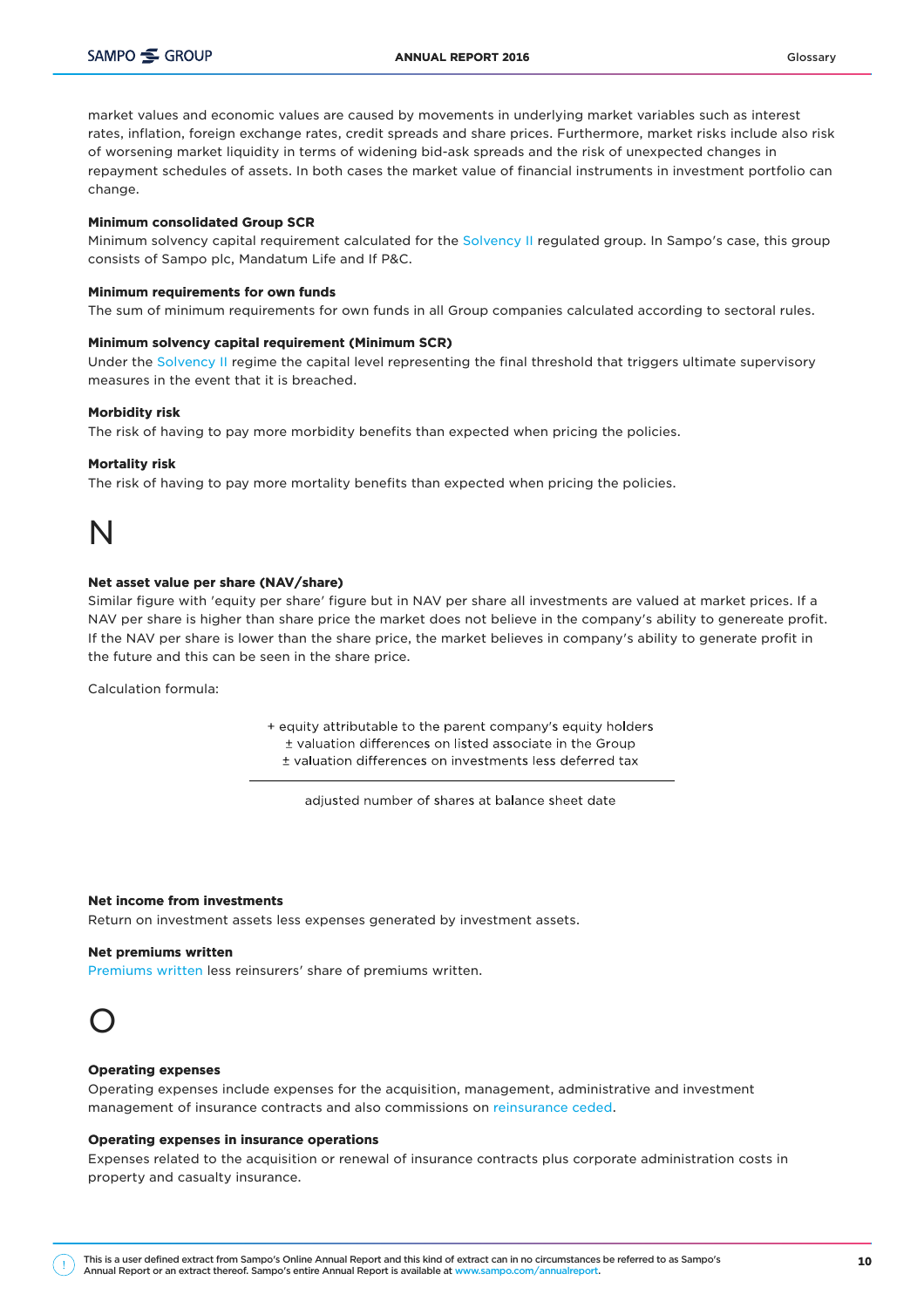#### Operational risks

Operational risk refers to the risk of loss arising from inadequate or failed processes or systems, from personnel, or from external events. The definition includes [legal risks](https://ar2016.sampo.com/en/other-pages/glossary/#Legal-risk) but excludes risks resulting from strategic decisions. The risks may realise for instance as a consequence of internal misconduct; external misconduct; insufficient HR management; insufficiencies in operating policies; damage to physical property; interruption of activities and system failures; and defects in the operating process.

#### Own funds

An undertaking's own funds consist of basic own funds and ancillary own funds. The basic own funds consist of ordinary share capital, [reconciliation reserve](https://ar2016.sampo.com/en/other-pages/glossary/#Reconciliation-reserve) and some other items such as subordinated liabilities and deferred tax assets. There are no ancillary own funds in Sampo Group [\(Solvency II\)](https://ar2016.sampo.com/en/other-pages/glossary/#Solvency-II).



#### P&C insurance underwriting risks

In property and casualty insurance (also called as non-life insurance) underwriting risk is often divided in [premium](https://ar2016.sampo.com/en/other-pages/glossary/#Premium-risk) [risk](https://ar2016.sampo.com/en/other-pages/glossary/#Premium-risk) and [reserve risk](https://ar2016.sampo.com/en/other-pages/glossary/#Reserve-risk) in order to distinguish between the risks related to unexpired and expired contracts.

#### Paid-up policy

Policy changes into paid-up status, if it is agreed, that policyholder stops paying premiums.

#### Partial internal model (PIM)

Partial internal model is referred to when some of the risks are quantified by company's internal model and some are measured by regulatory [standard formula](https://ar2016.sampo.com/en/other-pages/glossary/#Standard-formula). Further information: [Internal model.](https://ar2016.sampo.com/en/other-pages/glossary/#Internal-model)

#### Pension insurance

Insurance for pension cover.

#### Policyholder

Person or company, who has underwritten an insurance contract with an insurance company.

#### Policyholder behavior risk

Policyholder behavior risks arise from the uncertainty related to the [policyholders](https://ar2016.sampo.com/en/other-pages/glossary/#Policyholder)' behaviour in regards to premium payments and preferred maturity of policies and hence to the size and timing of future claims payments.

#### Premium income

Premiums paid by [life insurance](https://ar2016.sampo.com/en/other-pages/glossary/#Life-insurance) [policyholders](https://ar2016.sampo.com/en/other-pages/glossary/#Policyholder).

#### Premium risk

Premium risk relates to future claims and originates from claim sizes being greater than expected, differences in timing of claims payments from expected, and differences in [claims frequency](https://ar2016.sampo.com/en/other-pages/glossary/#Claims-frequency) from those expected. As a result, the claims cost for future claims exceeds the expected level and there is a loss or adverse changes in the value of insurance liabilities.

#### Premiums earned

That portion of gross premiums written in [P&C insurance](https://ar2016.sampo.com/en/other-pages/glossary/#Property-and-casualty-insurance) that pertains to the financial year, meaning [premiums](https://ar2016.sampo.com/en/other-pages/glossary/#Premiums-written) [written](https://ar2016.sampo.com/en/other-pages/glossary/#Premiums-written) adjusted for changes in the provision for unearned premiums.

#### Premiums written

[P&C insurance](https://ar2016.sampo.com/en/other-pages/glossary/#Property-and-casualty-insurance) premiums for insurance periods that have started during financial year regardless if they have been invoiced or paid.

#### Price/Earnings ratio (P/E)

A company's share price in relation to its earnings. A high P/E ratio usually indicates growth expectations in the market.

Calculation formula: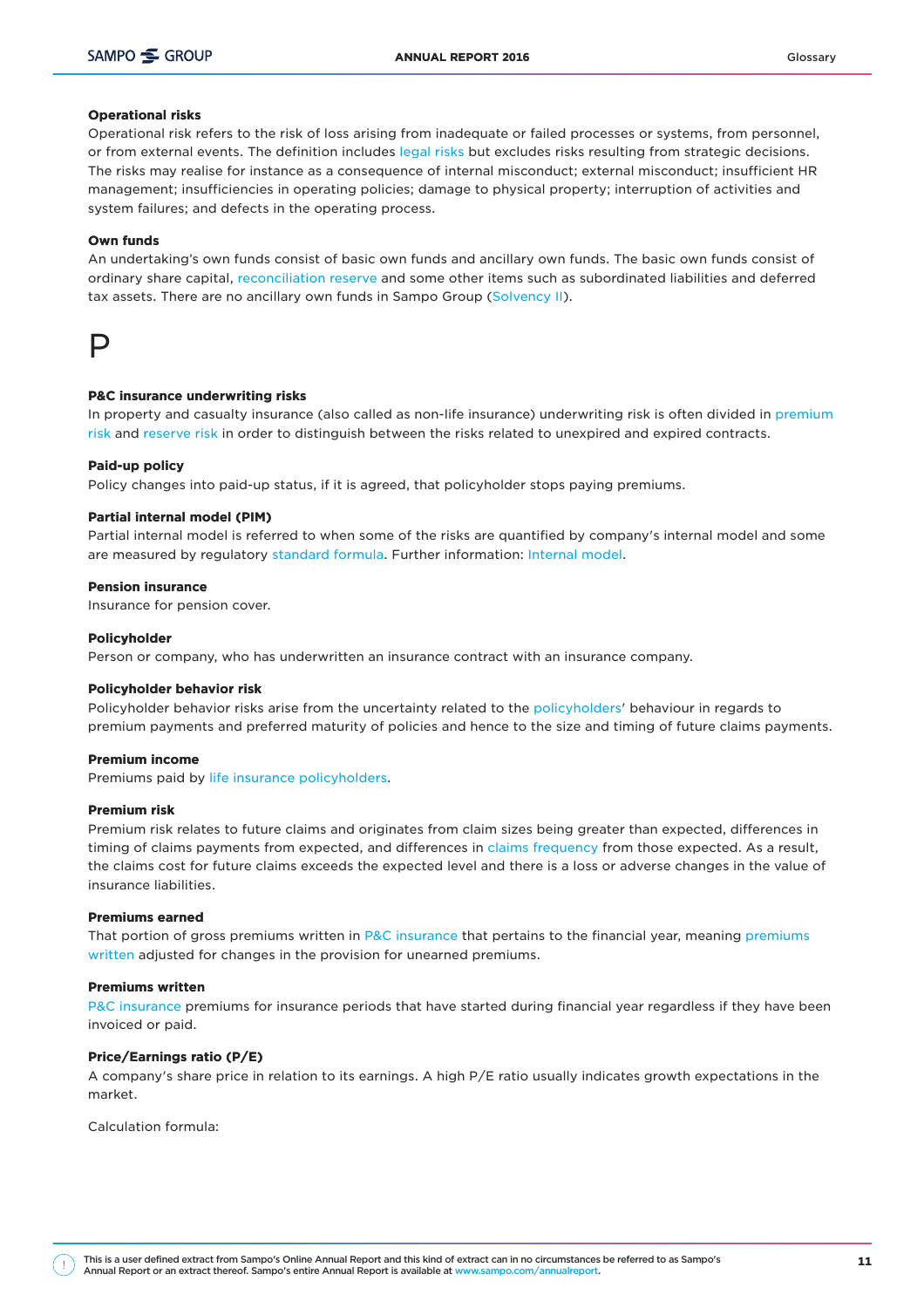adjusted closing share price at balance sheet date

earnings per share

#### Principle of fairness

Life insurance company distributes a part of eventual profit generated by [insurance policies](https://ar2016.sampo.com/en/other-pages/glossary/#Insurance-policy) as [bonuses](https://ar2016.sampo.com/en/other-pages/glossary/#Bonuses) to its [policyholders](https://ar2016.sampo.com/en/other-pages/glossary/#Policyholder) according to company's interpretation of Principle of fairness, if company and policyholder have agreed on this and if company's solvency is not endangered. In division of bonuses generation of profit in different lines of insurance and from policies with different interest rate guarantees is taken into account.

#### Property and casualty insurance

Collective term for property insurance, liability insurance, reinsurance and accident and sickness insurance. Property insurance involves the type of insurance that covers the economic value of one or several objects (such as movable property in a home, car, boat, horse, factory building or warehouse). Other types of property and casualty insurance mainly cover various interests (such as business interruption insurance or liability insurance), where only a specific economic interest is covered, not the economic value of one or several objects.

#### Provision for claims outstanding

Provision for claims outstanding (also called as claims reserve) consists of unpaid claims due to insurance events that have already occured, the claims handling costs and reserves.

#### Provision for unearned premiums

Amount of liability covering the insured risk the company has undertaken.

#### Provision for unexpired risks

A provision for unexpired risks shall be established if the net of claims, acquisition costs and expenses relating to the unearned premium exceeds the unearned premium.

### R

#### Ratio of eligible own funds to Group SCR

Solvency ratio calculated as the total eligible own funds divided by [Group SCR](https://ar2016.sampo.com/en/other-pages/glossary/#Group-SCR), including other financial sectors and undertakings treated according to deduction and aggregation method. Solvency ratio for the whole group [\(Solvency II\)](https://ar2016.sampo.com/en/other-pages/glossary/#Solvency-II).

#### Reconciliation reserve

The total reconciliation reserve is on [Own funds](https://ar2016.sampo.com/en/other-pages/glossary/#Own-funds) item, which results mainly from excess of assets over liabilities deducted e.g. by foreseeable dividends and other distributions ([Solvency II](https://ar2016.sampo.com/en/other-pages/glossary/#Solvency-II)).

#### Regular premium

Several regular premiums are paid in regular premium insurance.

#### Reinsurance

Insurance company doesn't bear all the insurance risks by itself and therefore company buys insurance cover for part of its risks from another insurance company.

#### Reinsurers' share

Insurer has bought [reinsurance](https://ar2016.sampo.com/en/other-pages/glossary/#Reinsurance) cover from reinsurer, and reinsurer is liable for the part of insurer's paid claims and provision for claims outstanding that corresponds to the bought reinsurance.

#### Reputational risk

Reputational risk refers to the risk that adverse publicity regarding the company's business practices or associations, whether accurate or not, causes a loss of confidence in the integrity of the institution. Reputational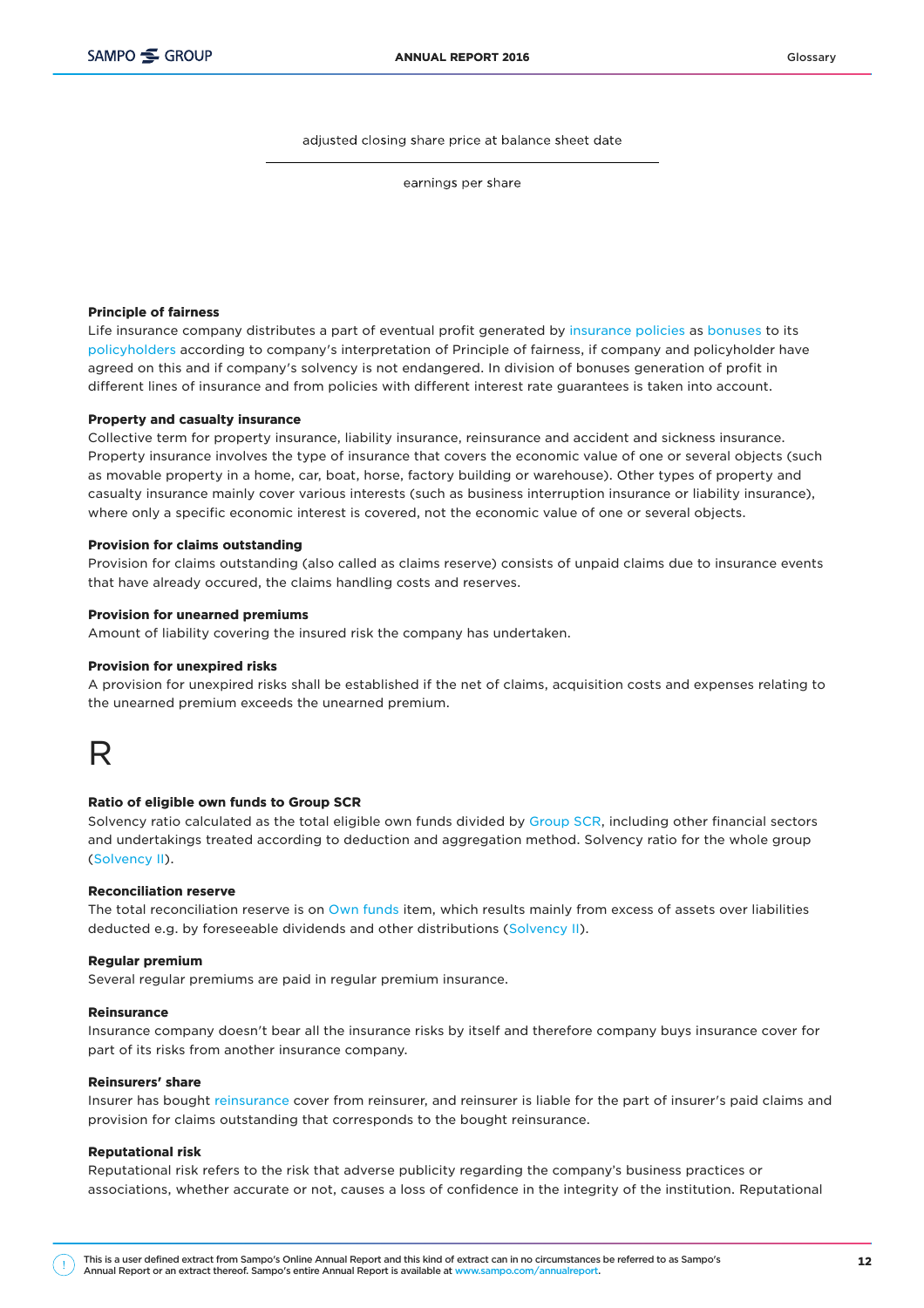risk is often a consequence of a materialized [operational risk](https://ar2016.sampo.com/en/other-pages/glossary/#Operational-risks) or [compliance risk](https://ar2016.sampo.com/en/other-pages/glossary/#Compliance-risk) and realizes often as a deterioration of reputation amongst customers and other stakeholders.

#### Reserve risk

Reserve risk only relates to incurred claims, i.e. existing claims, and originates from claim sizes being greater than expected, differences in timing of claims payments from expected, and differences in [claims frequency](https://ar2016.sampo.com/en/other-pages/glossary/#Claims-frequency) from those expected. As a result [technical provisions](https://ar2016.sampo.com/en/other-pages/glossary/#Technical-provisions) are not sufficient to cover the cost for already [incurred claims](https://ar2016.sampo.com/en/other-pages/glossary/#Claims-incurred) and there is a loss or adverse changes in the value of insurance liabilities.

#### Retention

That part of the insurance business for which the insurance company assumes the risk and which is thus not reinsured with other companies (property and casualty insurance terminology).

#### Return on assets (RoA)

Return on Assets (RoA) indicates how much return the company generates to assets invested in the company, i.e. both equity and liabilities. RoA may vary substantially depending on the industry and the amount of tied-up assets. Therefore RoA comparisons between different industries are not necessarily relevant.

Calculation formula for Return on assets (at fair values):

| + operating profit                               |         |
|--------------------------------------------------|---------|
| ± other comprehensive income before taxes        |         |
| + interest and other financial expenses          |         |
| + calculated interest on technical provisions    |         |
| ± change in valuation differences on investments |         |
|                                                  | $100\%$ |

+ total balance sheet (average of values on 1 Jan. and 31 Dec.) - technical provisions relating to unit-linked insurance (average of values on 1 Jan. and 31 Dec.) ± valuation differences on investments (average of values on 1 Jan. and 31 Dec.)

#### Return on capital at risk

Return on capital at risk= Average profit on operations for the period / average Sampo Group Economic Capital

#### Return on equity (RoE)

Return on equity (RoE) indicates how much return the company is able to generate for the money shareholders have invested (simplified formula: profit after tax/average equity during the year). The more liabilities company has in relation to equity, the more sensitive RoE is to variations in profit. RoE is useful for comparing profitability in companies on the same branch.

Calculation formula:

+ total comprehensive income ± change in valuation differences on investments less deferred tax

 $\cdot$  100%

+ total equity (average of values on 1 Jan. and 31 Dec.) ± valuation differences on investments less deferred tax (average of values on 1 Jan. and 31 Dec.)

Risk life policy Policy for insured's death cover.

#### Risk policy

Policy covering different risks such as death, permanent disability, medical cover, and accident.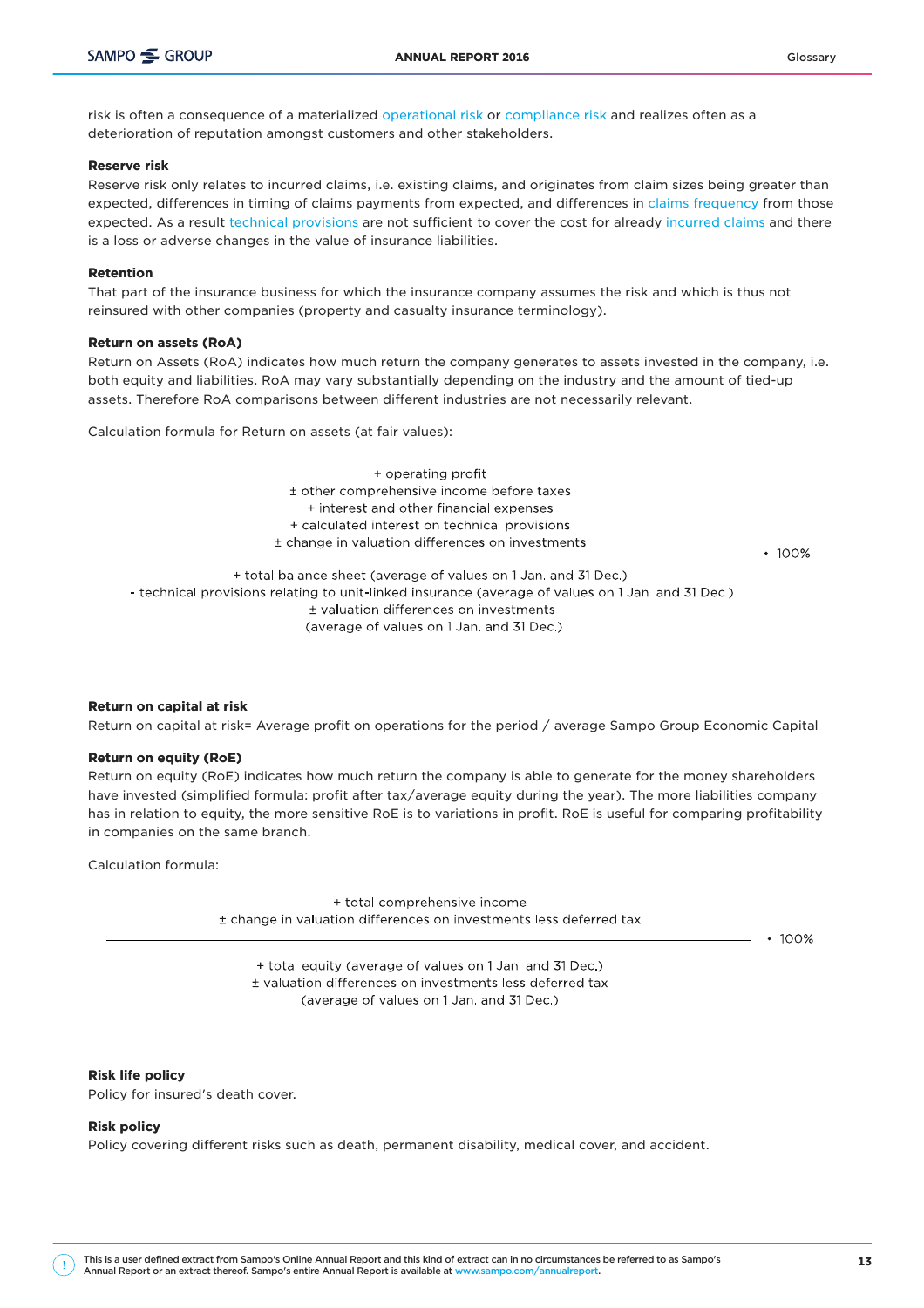#### Risk ratio

In [property and casualty insurance,](https://ar2016.sampo.com/en/other-pages/glossary/#Property-and-casualty-insurance) ratio of [claims incurred](https://ar2016.sampo.com/en/other-pages/glossary/#Claims-incurred) (claims adjustment expenses are excluded) and [premiums earned](https://ar2016.sampo.com/en/other-pages/glossary/#Premiums-earned), expressed as a percentage. Risk ratio shows how well the insurance company has succeeded in pricing the insurance risk. The lower the ratio, the better.

Calculation formula:

+ claims incurred - claims settlement expenses

 $• 100%$ 

premiums earned

#### Risk result

Risk premiums charged by life insurance company less the risk benefits paid/to be paid to [beneficiaries.](https://ar2016.sampo.com/en/other-pages/glossary/#Beneficiary)

#### Risk selection

The insurer's selection of the type of risks to be included in his portfolio. Risk selection is of major importance to an insurance company, in part because it facilitates, to the extent possible, a balanced business, which normally has a favorable impact on operating results.

#### Run-off result

P&C company's profit or a loss that arises when claims originating from a prior year are either finally settled or revalued.

### S

#### Settlement Risk

The risk that a counterparty does not deliver a security or its value in cash as per agreement and the other counterparty or counterparties have already irrevocably delivered security or cash value as per the agreement.

#### Short-term incentive program

Short-term incentive programs are based on each beneficiary's contribution to the company's profitability. Performance criteria and contribution assessment are based on individual performance analysis combined with relevant business unit performance.

#### Single premium

Policy with premiums paid with one installment.

#### Solvency capital requirement (SCR)

The amount of capital to be held by an insurer to meet the Pillar I requirements under the [Solvency II](https://ar2016.sampo.com/en/other-pages/glossary/#Solvency-II) regime. Based on 99.5 % confidence level at 1-year horizon. Breaching this level triggers supervisory measures.

#### Solvency II

The Solvency II regime is followed by If P&C, Mandatum Life and Sampo Group. The Solvency II Directive harmonises the EU insurance regulation and primarily this concerns the amount of capital that insurance companies must hold. Within the Sampo Group companies the main effects are on solvency and reporting.

#### Solvency margin ratio

Solvency margin in relation to minimum solvency margin.

#### Spread risk

Spread risk refers to fluctuations in the financial results and capital caused by changes in market values of financial assets and liabilities, as well as changes in the economic value of insurance liabilities, after spread changes. Further information: [Market risks.](https://ar2016.sampo.com/en/other-pages/glossary/#Market-risks)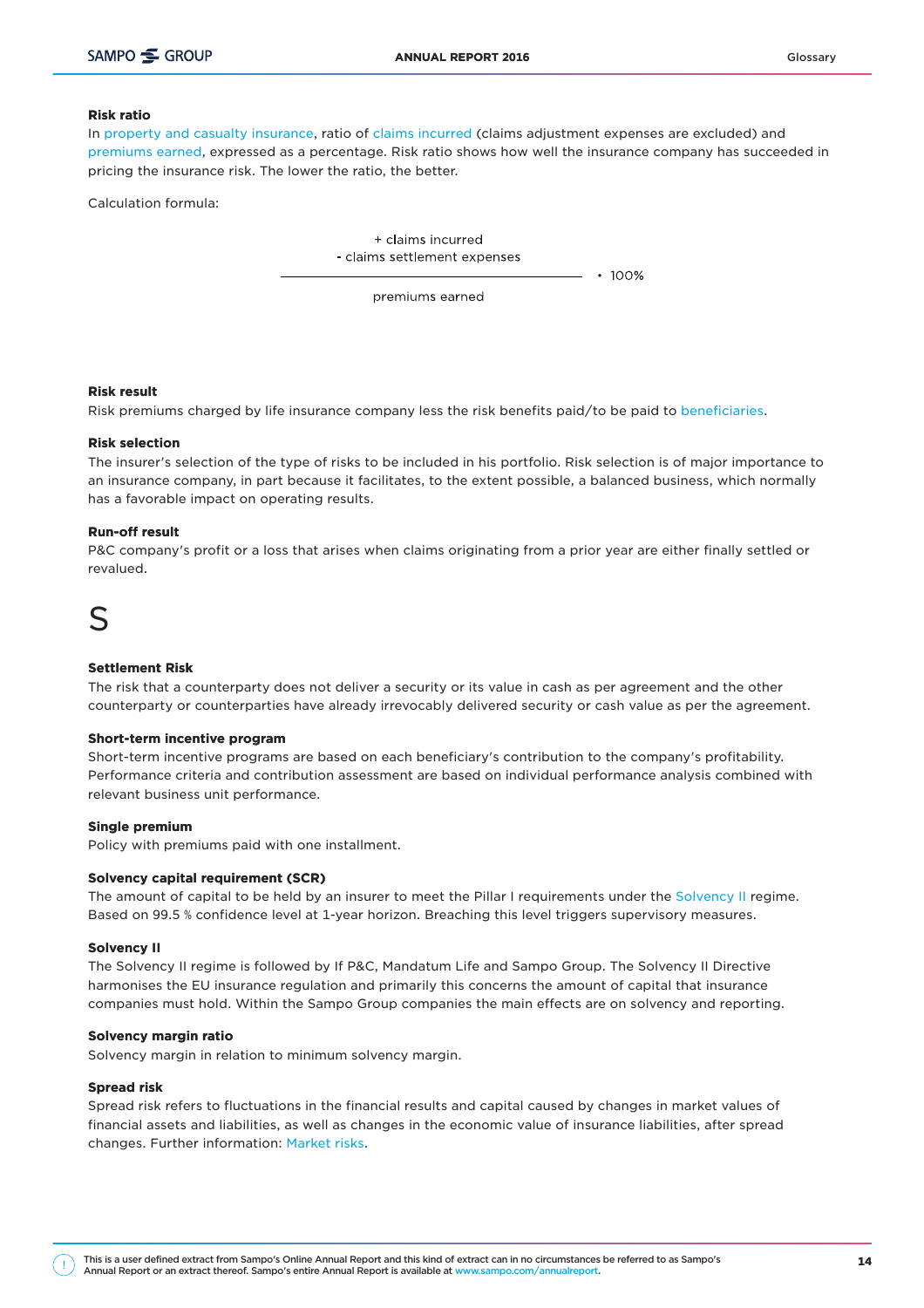#### Standard formula

In the context of the [Solvency II](https://ar2016.sampo.com/en/other-pages/glossary/#Solvency-II) regime, a set of calculations prescribed by the regulator for generating the [Solvency Capital Requirement](https://ar2016.sampo.com/en/other-pages/glossary/#Solvency-capital-requirement-(SCR)).

#### Surrender

[Policyholder](https://ar2016.sampo.com/en/other-pages/glossary/#Policyholder) terminates his/her policy, which has savings, before maturity date and the company pays the surrender value of policy to the policyholder.

#### Surrender risk

Surrender Risk is related to the [policyholders](https://ar2016.sampo.com/en/other-pages/glossary/#Policyholder)' possibility to interrupt their policies. Further information: [Policyholder behavior risk.](https://ar2016.sampo.com/en/other-pages/glossary/#Policyholder-behavior-risk)

#### Surrender value

Calculated value for an insurance policy, savings less a penalty fee for the termination before maturity date.

### T

#### Technical provisions

Provisions for unearned premiums, unexpired risks and claims outstanding.

#### Technical result

Company's result before return on investment, other income, costs and taxes [\(P&C insurance](https://ar2016.sampo.com/en/other-pages/glossary/#Property-and-casualty-insurance) company).

#### Technical result before the transfer of return of allocated investment return

Item in the technical accounts comprising premiums earned less claims and operating costs ([P&C insurance](https://ar2016.sampo.com/en/other-pages/glossary/#Property-and-casualty-insurance) terminology).

#### Total comprehensive income

Total comprehensive income is calculated adding together profit and other comprehensive income (OCI) for the period after taxes. OCI includes changes in exchange differences, available-for-sale financial assets, cash flow hedges, share of associate's other comprehensive income as well as actuarial gains and losses from defined pension plans.

profit + other comprehensive income (=OCI) for the period after taxes

#### Total eligible own funds to meet the Group SCR

The total eligible own funds, including the own funds from the other financial sectors (Nordea) and from the undertakings included via deduction and aggregation method (Topdanmark), to meet the [Group SCR](https://ar2016.sampo.com/en/other-pages/glossary/#Group-SCR) [\(Solvency](https://ar2016.sampo.com/en/other-pages/glossary/#Solvency-II) [II\)](https://ar2016.sampo.com/en/other-pages/glossary/#Solvency-II).

#### Total technical reserves on own account

Liabilities for insurance and investment contracts after reinsurers' share.

#### Transfer of liability

Transfer of insurance portfolio from insurance company/pension fund into another insurance company.

#### Transitional rules

[Solvency II](https://ar2016.sampo.com/en/other-pages/glossary/#Solvency-II) term, which in Sampo's context refers to either Transitional measure on [Technical provision](https://ar2016.sampo.com/en/other-pages/glossary/#Technical-provisions) or [Equity](https://ar2016.sampo.com/en/other-pages/glossary/#Equity-risk) [risk.](https://ar2016.sampo.com/en/other-pages/glossary/#Equity-risk) For technical provisions this means that (until 2032) the book value of liabilities can be used instead of Solvency II (market consistant) liability and for equity risk a lower risk charge can be applied until 2023 in [SCR](https://ar2016.sampo.com/en/other-pages/glossary/#Solvency-capital-requirement-(SCR)) calculations. Currently, both measures are used at Mandatum Life.